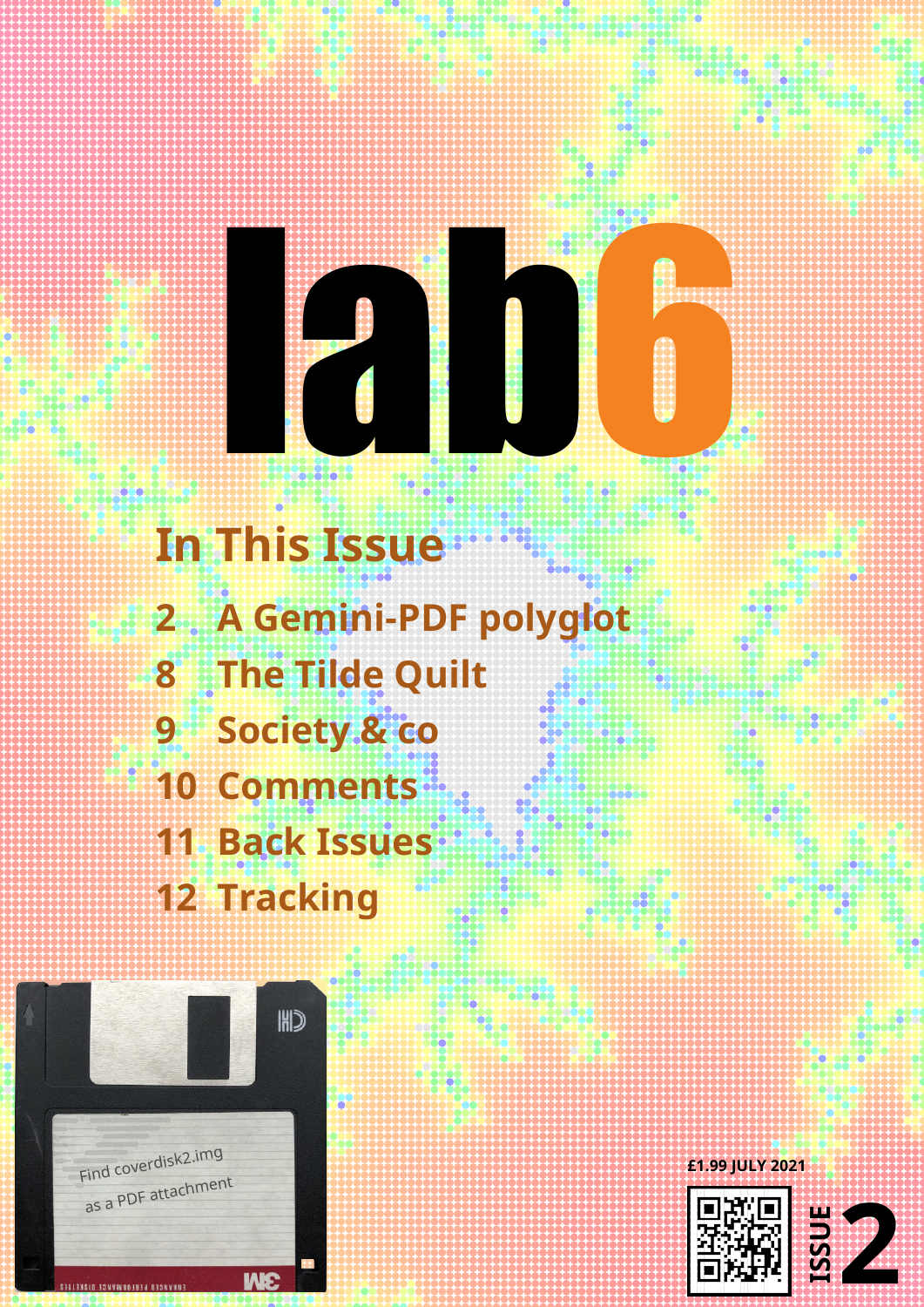## **A Gemini-PDF polyglot**

<span id="page-1-0"></span>If you enjoyed last month's PDF-MP3 polyglot doc-cast, you're going to love this hybrid Gemini-PDF file. It's a single file that parses as a well-formed and valid PDF/A document with embedded images and fonts, and also as a UTF-8 text file in text/gemini format. The file depends on no external resources and operates perfectly offline. PDF/A forbids active content such as JavaScript, Flash, and forms, and has no support for any surveillance of users, while still allowing graphics and pagination.

This file, served as application/pdf over https:// This file, served as text/gemini over gemini://

### **[Why?!](gemini://lab6.com/2)**

Gemini achieves its power-to-weight ratio through the simplicity of text, foregoing other media types. But if text is the system of record of our current civilisation, then imagery is the system of engagement. Sometimes a thousand words will do, and sometimes you need an image. But text is just glyphs, and glyphs are just images with pre-agreed meaning. And so text possesses no inherent simplicity advantage over images, despite how our UNIXish culture makes text seem like the simpler option. Text and images are both ultimately just pixels drawn in grids. In fact, text layout and font rendering is considerably more complex than painting a raster image to the screen. Gemini pushes the complexity of text rendering into the client, which is the same tradeoff that HTML makes. This pattern, of separating content-as-data from presentation-as-application, is deeply ingrained across nearly all of the computing landscape. It does make a lot of sense in most contexts: applications come and go, but data lives forever.

But on the subject of forever... when it comes to the archival and preservation context, it is no longer enough to have just the data. In general, it is risky to rely on today's applications being available in the future. Hardware evolves, operating systems evolve, APIs and ABIs and dependencies all evolve, and commitments to backwards compatibility weaken, and are eventually forgotten. A lot of this is malign churn, but change is inevitable.

Should we just archive our applications alongside our data, along with an emulation environment? Yes, we should definitely do that. But it's not the only approach. PDF/A makes a different design tradeoff to the content-as-data file formats, by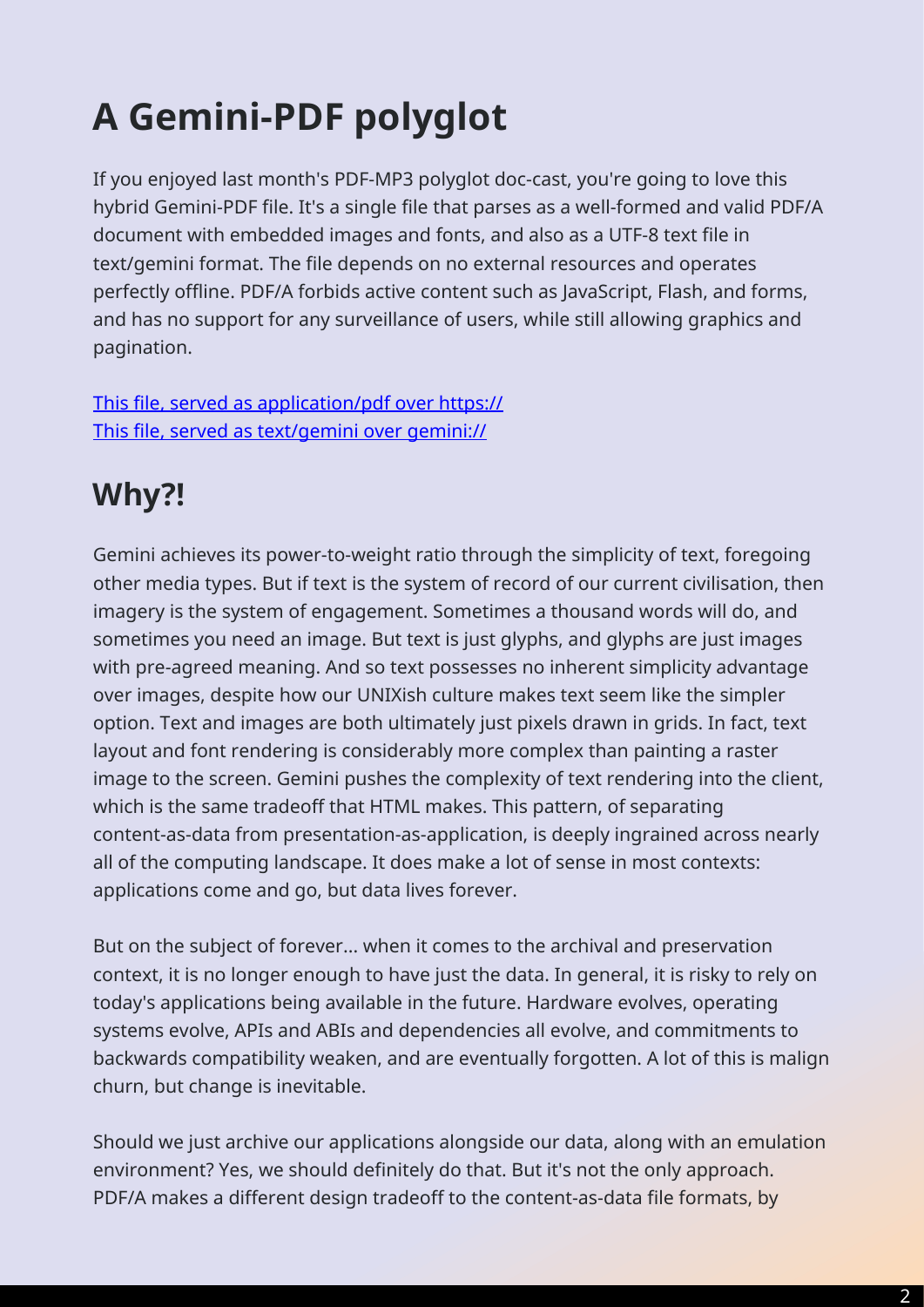being highly opinionated on how the content should be presented. Of course a PDF viewing application is still necessary, but the PDF spec gives a much stronger guarantee that such an application will render the content consistently across platforms, and across time. Archivists don't trust that future software will be able to read today's data properly, making PDF/A an attractive proposition for the long-term preservation of content.

On the other hand, maybe content authors don't care how their work is consumed, or prefer users to have a choice, or hope that future software will be better than today's software and presentation will change over time for the better. These are also valid perspectives.

Could we just publish content in multiple parts and multiple formats? A simple text-based format for dynamic presentation, with some images alongside, and another file combining them into a static fixed-layout format? Surely yes, but we then must give up an important benefit: the encapsulation of content into a singular file with unambiguous identity. Perhaps you are not sold on this benefit? It is a fantastically useful feature for users, and even enables a fundamental freedom: the freedom to possess the content. It very strongly guarantees that the parts are not separated from the whole. Who has not come across a copy of an HTML file with dead or broken links to inline images? Encapsulation is why we distribute software as containers, and why we embed metadata into JPEGs, and why we multiplex video and audio into media container formats. Lack of encapsulation is why XMP sidecar files are fragile, and why DLL hell happens, and why URLs rot.

This principle of self-containment is what gives you immutability, archiveability, and offlineability. A document is not a complete document if important constituent parts of it are stored elsewhere. Links eventually break, and loosely-coupled parts may diverge over time. Furthermore, fragmenting content into linked chunks is an opportunity for user abuse: "Click here for page 2! (and don't mind the interstitial ads)".

You've only got it if you can hash it.

What about just shipping content in multiple formats and wrapping all the parts up in a zip file? Sure, that could work, except that would effectively be defining a new format which would require viewer applications to change, or manual intervention from the user to unpack first. Just take a look at the history of trying to get users to adopt new formats or new anything. Any barrier can be fatal.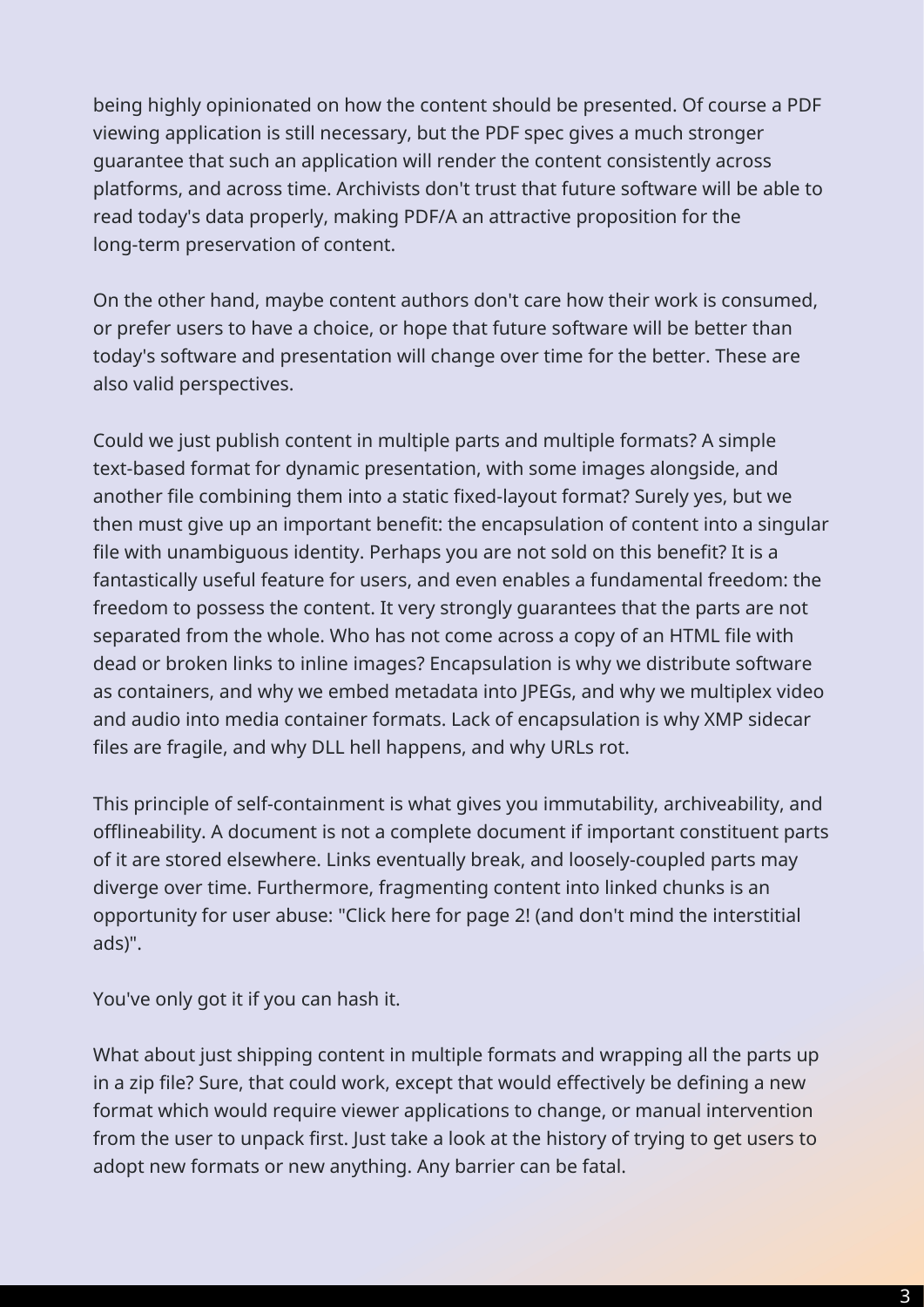Since we like Gemini so much, could we just extend Gemini to include images, if that's what we really care about? Maybe inline base64-encoded? Cue gnashing of teeth from those who know better than to reopen a Door That Has Been Closed. Gemini is finished, and by design it should not be extended.

So let's recap some requirements:

- Dynamic presentation of content according to the user's wishes
- Static presentation of content according to the author's wishes
- Self-contained file format
- Opens with zero friction in existing document viewing applications
- Fully specified
- A safe space away from malware and dark patterns

And so we arrive at the answer: you're looking at it!

PDF/A shares many goals with Gemini: no dynamic content, a fixed scope, an ecosystem of compatible tools, and it's primarily and fundamentally a document format, not a web application. Both have a detailed spec and an institutional commitment to stability (insofar as Gemini has any institutions). Although the typical deployment of PDF/A is long-form texts - articles, papers, books, reports - the format itself is not exactly a text format, but rather a language for painting pixels. It has text drawing and transformation and graphics operators, derived from PostScript, and it manifests as a binary file format with internal pointers to exact offsets. It's vastly more complex than Gemini, but its power-to-weight-ratio impresses given the vastly increased scope. A lot of what goes on in a PDF file is a reflection of the complexity of document rendering that in HTML would be delegated to the browser. The PDF 1.7 spec is 756 pages long, but that's actually astonishingly concise and restrained compared to the fractal sprawl of web tech specs.

Read more about why the static, self-contained nature of PDFs is such a powerful antidote for web-itis.

Why PDF/A and not just plain PDF? Because the /A profile willingly forgoes features [that are difficult or im](https://www.lab6.com/0)possible to archive, and unwittingly strips out all of the bloat, churn, and danger that pollutes the the HTML-based web. No JavaScript, no forms, no Flash, no video, no audio, no actions, no executable code, and most importantly no reliance on outside resources. PDF/A should allow PDF viewers to enter a more restricted processing mode with a greatly reduced attack surface. PDF/A also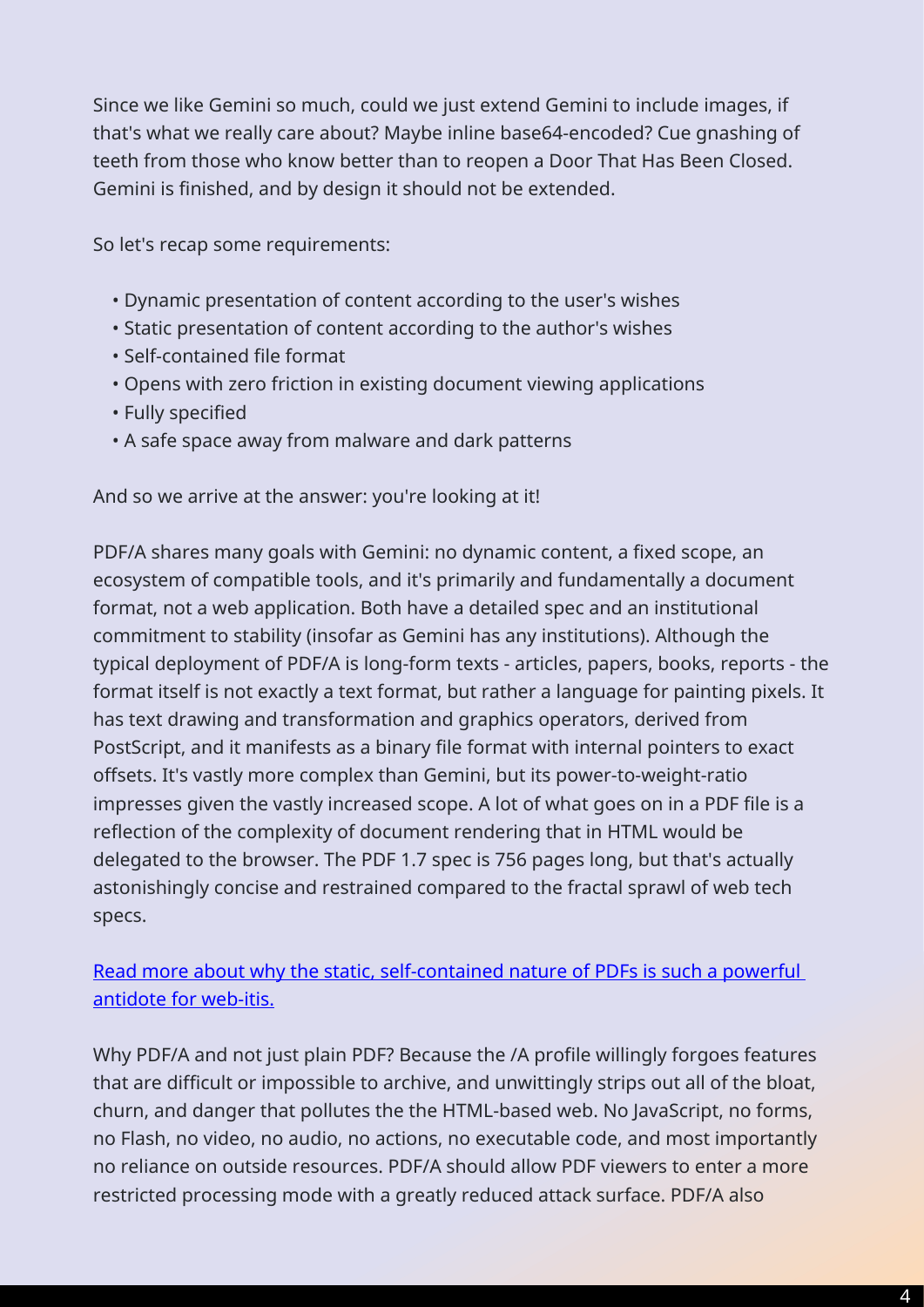mandates use of tags which assist assistive tools like screen readers. And miraculously, PDF/A already exists today! It's done - no need for new work on new specs. It's all ISO-standardised and interoperable and just there ready for the taking. Naturally, it's imperfect and has enterprisey smells, but who doesn't?

PDF/A is not presented here as an extension of Gemini - it's the enriched prequel.

In short: Gemini & PDF/A, together at last.

#### **How?**

If PDFs are binary objects with pointers and compressed streams, how can this document possibly be a a valid UTF-8 Gemini text file?

There are many mini-tutorials available which show how to create PDF files from scratch, using plain text files, such as the following:

Inside the PDF File Format Understanding the Portable Document Format [Ange Albertini](https://commandlinefanatic.com/cgi-bin/showarticle.cgi?article=art019)'[s visual PDF](https://commandlinefanatic.com/cgi-bin/showarticle.cgi?article=art019) format walkthrough

[They tend to bail out before getting to PDF/A, b](https://www.printmyfolders.com/understanding-pdf)ecause PDF/A immediately brings in [a whole bunch of complication. As a PDF/A is no](https://raw.githubusercontent.com/corkami/pics/master/binary/pdf101/pdf101.pdf)t allowed to depend on external resources, you have to embed everything:

- You need to embed every font you use, but you also probably want to subset each of those fonts to only include the glyphs that your document uses, in order to reduce file size (Unicode fonts can be large).
- As well as the actual font program, you need to supply quite a lot of font metadata so that viewers can efficiently paint glyphs and extract text.
- You also need to satisfy the tagging requirements, which means building a parallel structure tree containing or referencing all content.
- You even need to embed a colour profile, so that compliant viewers can exactly reproduce the content on a future display device.

The main trick of producing this polyglot file is that PDF doesn't care at all what data is in the file as long as viewers can find specific objects at specific offsets. Any old data (such as a Gemini-formatted stream of text) can go in between the objects.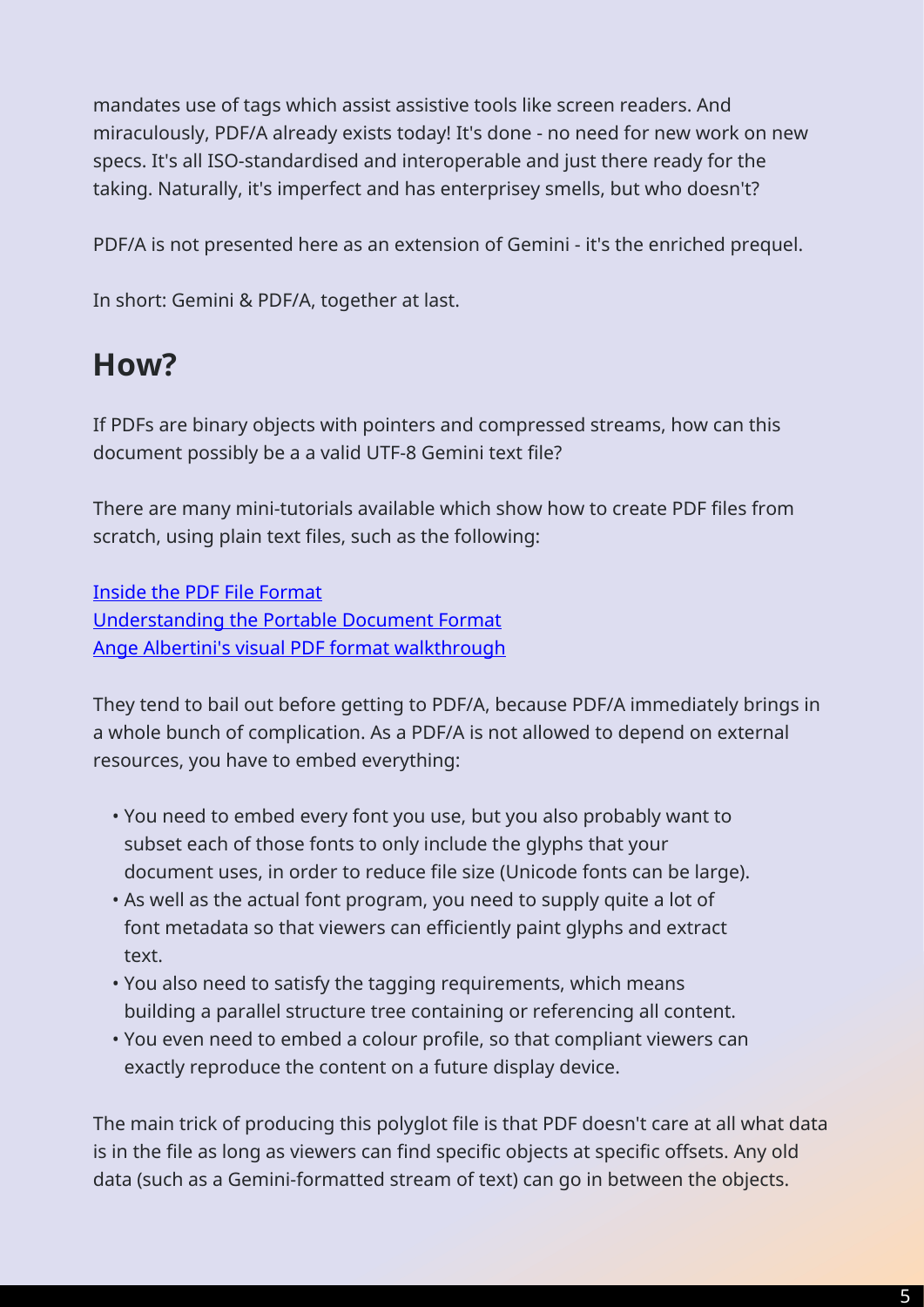We start the file with the following mandatory PDF magic file bytes:

%PDF-1.7

The next line starts with the PDF comment character (%) and is required to contain at least 4 consecutive bytes with the high-order bit set, in order to signal that the file is not 7-bit ASCII. In this file we use U+264A and U+1F5CE - the symbols for "gemini" and "document" respectively. These two lines are ordinary text lines when interpreted as Gemini. What follows is the Gemini content. We could attempt to comment this out using % characters, but there is no point, because PDF processors read PDF files backwards: they start at the end, where a lookup table is held. That lookup table (xref table) gives pointers to the start of each object. We simply don't have any objects pointing to the Gemini content, so it gets seek()'d past.

When we finish the Gemini content, we need to switch on preformatting mode with three backticks ``` so that the whole set of PDF objects is rendered by Gemini clients as a block of preformatted text, as though it were ASCII art. This is something of a downside, as Gemini clients have no use for any of this data, which may as well be trailing garbage. Authors will simply have to state that the meaningful content of the Gemini document has finished and what follows can be safely ignored.

We have to end the Gemini preformatted block early, because PDF processors expect the end of the file to contain a master pointer to the main object offset lookup table, like this:

startxref 314521 %%EOF

These will be rendered as plain Gemini text lines, but users should have given up trying to read this far down anyway.

What about binary blobs like images and fonts? Luckily, PDF supports the concept of filters. Each object can be optionally encoded by a chain of filters. One of those filters is Flate, for compressing data. Another is ASCII85, for encoding data as ASCII characters. By using these two filters together, in that order, we can save some bytes through compression, and then re-waste some bytes expanding them out to ASCII again.

There's one final piece of the puzzle: since the backtick ` is a character in the ASCII85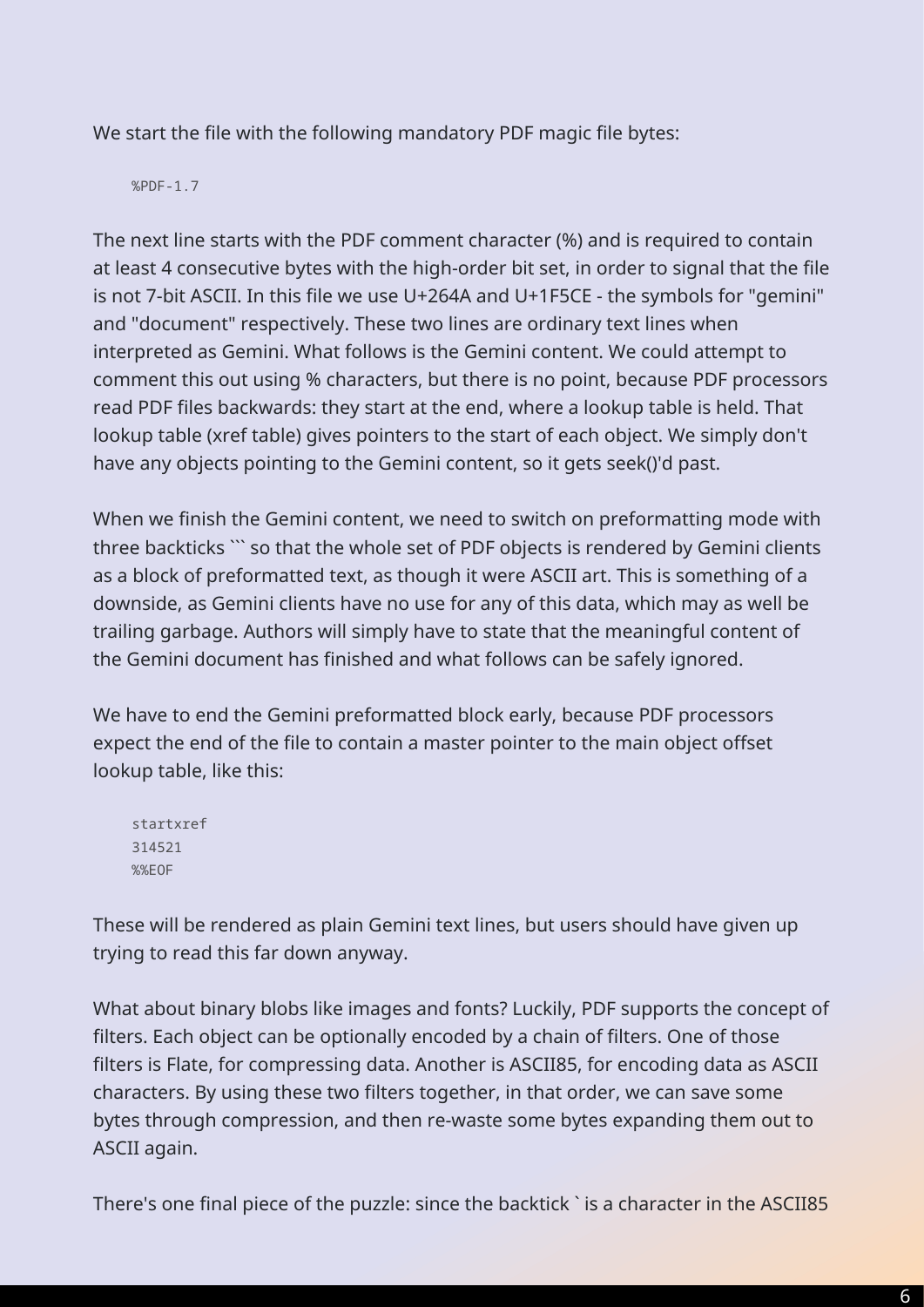set, might we end up with a line beginning with three of them, thereby accidentally toggling the Gemini client's preformatting mode off? Yes, we might: the byte sequence 0xC6 0x5A will encode to ```. We can't rule out the possibility of that appearing in a binary stream. Fortunately, PDF is forgiving of whitespace, and so all we have to do is break up any occurrence of " by inserting a space in amongst the backticks.

None of this is intended to be exploitative of Gemini or PDF clients. The file validates flawlessly in verapdf as conformance level PDF/A-3b, even though it takes a daring shortcut when generating the structure tree (all content is given as /ActualText entries rather than attempting to mark up the actual in-stream content using /MCID tags). Consequently, it doesn't validate as PDF/UA, but perhaps the plain text Gemini structure makes up for that.

Look on the coverdisk (a PDF attachment) for the thousand nauseating lines of spaghetti Python that bent time and space to generate this file. You won't find a finer or fouler PDF/A-from-scratch POC. Enjoy!

P.S. The cover background is a small slice into the mandelbrot set, rendered using PDF graphics operators, not an image. Zoom in for vector smoothness!

#### **Some gory facts about PDF/A internals**

PDFs are easiest to generate in-memory before serializing, as there are many pairs of objects that refer to each other by ID.

PDF metadata has serious second-system syndrome. There is a legacy object type for storing basic metadata like document title and document author. Clearly somebody hit the limitations of these simple metadata fields, and went full RDF on its successor. You never go full RDF.

PDFs automate almost nothing about the layout and presentation. Fonts have no intrinsic concept of underlining, so hyperlinks need to be printed, and then a blue line drawn under them separately. Every piece of text has to be placed at (x,y) coordinates of your choosing. There is no automatic line wrapping or word breaking or justification. As a result, the typesetting of this document probably looks better in Gemini mode in Lagrange than in a PDF viewer.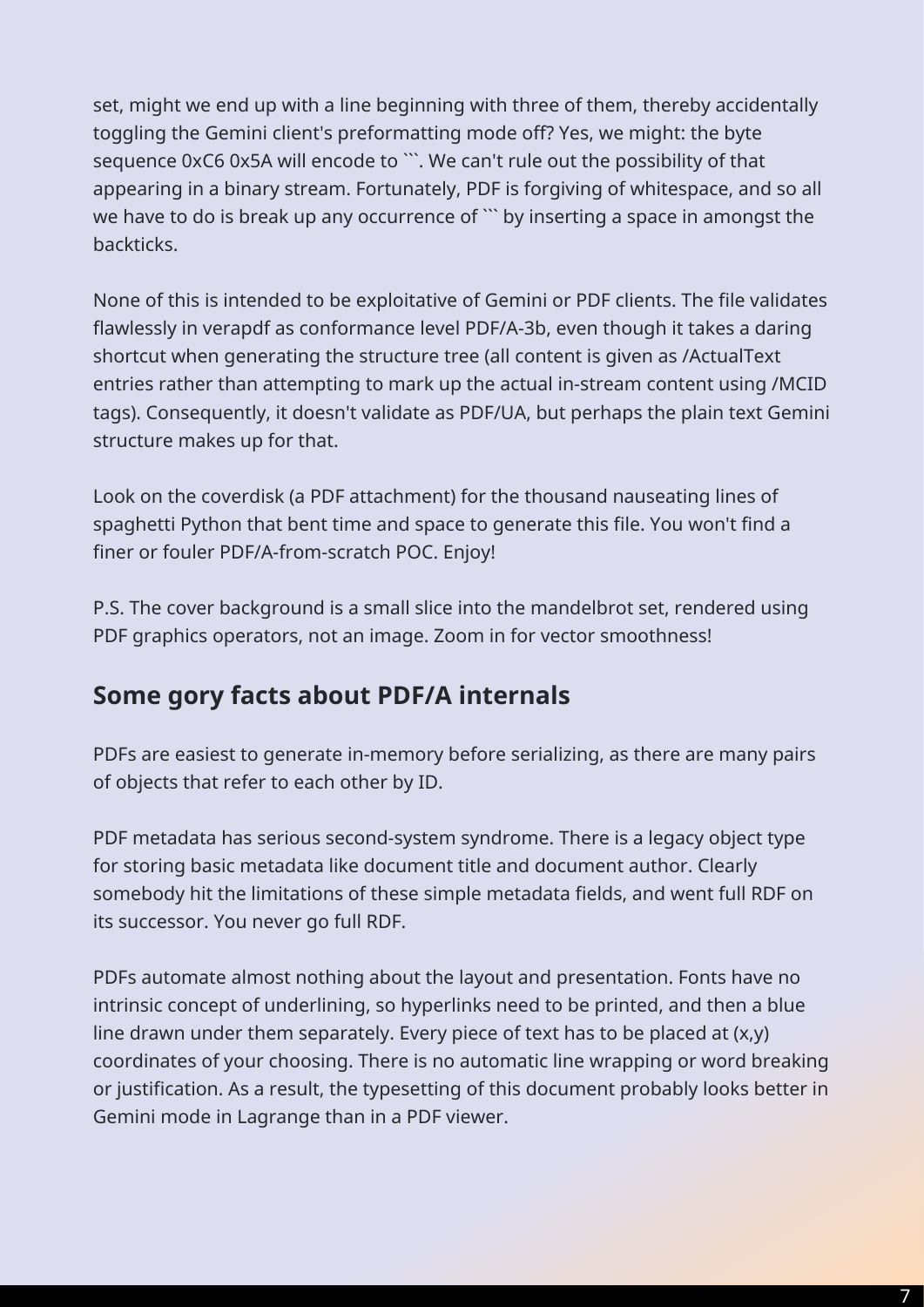## **The Tilde Quilt**

<span id="page-7-0"></span>Not content with launching just one brand new media paradigm per issue, Lab 6 additionally brings you The Tilde Quilt:

#### 2-dimensional anonymous collaborative microblogging

This combines the exclusivity of private pubnix membership, the value-hoarding [artificial scarcity of sequential integers, the inspiration o](https://tilde.club/wiki/quilt.html)f spatial constraint, the north star of the unbounded cartesian grid, and the immediacy of named pipes.

It looks a little like this:

| 26                             |         | $2021 - 03 - 30$ $15:03$   $ 18$ $2021 - 02 - 03$ $20:25$ |  |
|--------------------------------|---------|-----------------------------------------------------------|--|
| Wake up before noon            | $\prod$ |                                                           |  |
|                                |         | $     '.$ $\sim$ $/$ 0 0 \ $.$                            |  |
|                                |         | $  \#^{***};$ , $  $                                      |  |
|                                |         | ########;:,'.,;':;:;,:;# # ##                             |  |
|                                |         | $ $   ##### I WANT TO BELIEVE ######                      |  |
|                                |         |                                                           |  |
|                                |         |                                                           |  |
| 9                              |         | 2021-01-31 09:53  10 2021-01-31 09:58                     |  |
| >>> Head east to play with >>> |         |                                                           |  |
|                                |         |                                                           |  |
|                                |         |                                                           |  |
|                                |         |                                                           |  |
|                                |         |                                                           |  |
|                                |         |                                                           |  |

Grab an archived snapshot of the current state of the quilt on the coverdisk, or visit the link above to see it live.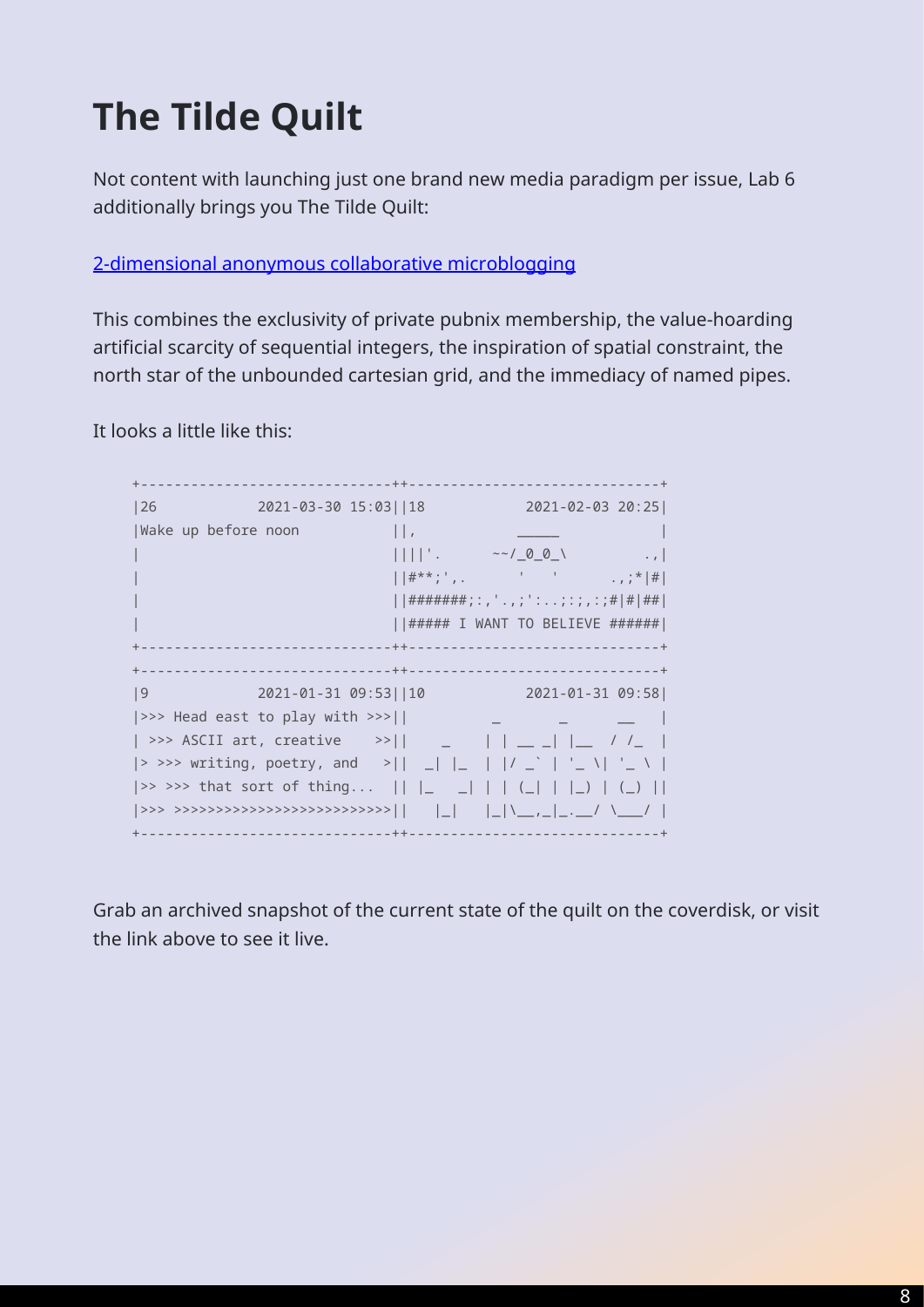## **Society & co**

#### <span id="page-8-0"></span>**Relevant**

Terminaltables - generate ASCII tables using Python Lagrange: A Beautiful Gemini Client JHOVE - PDF validation [veraPDF - PDF/A validation](https://github.com/Robpol86/terminaltables) [PAC3 PDF Accessibility Checker](https://github.com/skyjake/lagrange) [moreutils, including th](https://jhove.openpreservation.org/)[e isu](https://verapdf.org/)tf8 command

#### **[Contemporary](https://joeyh.name/code/moreutils/)**

Paged Out zine ASCII Town 1MB club - some issues of Lab 6 may qualify. [Bryan Ropar's P](https://pagedout.institute/)lastic Chair World [Reverse Eng](https://ascii.town)ineering the iOS Backup [NNCP: Lossless Data Compression with Neur](https://1mb.club)al Networks [SQLite over HTTP - another static](https://www.youtube.com/channel/UCAajKTeS-mCS3PccJUrrIzw) success story [Null Programs and the Uninscribed](https://www.richinfante.com/2017/3/16/reverse-engineering-the-ios-backup) 

#### **[Classics](https://esoteric.codes/blog/null-programs-and-the-uninscribed)**

Starship Dimensions Syndicate Wars Port British Walks, a one-man op since 1999 [Suicide Linux](http://www.merzo.net/indexSD.html)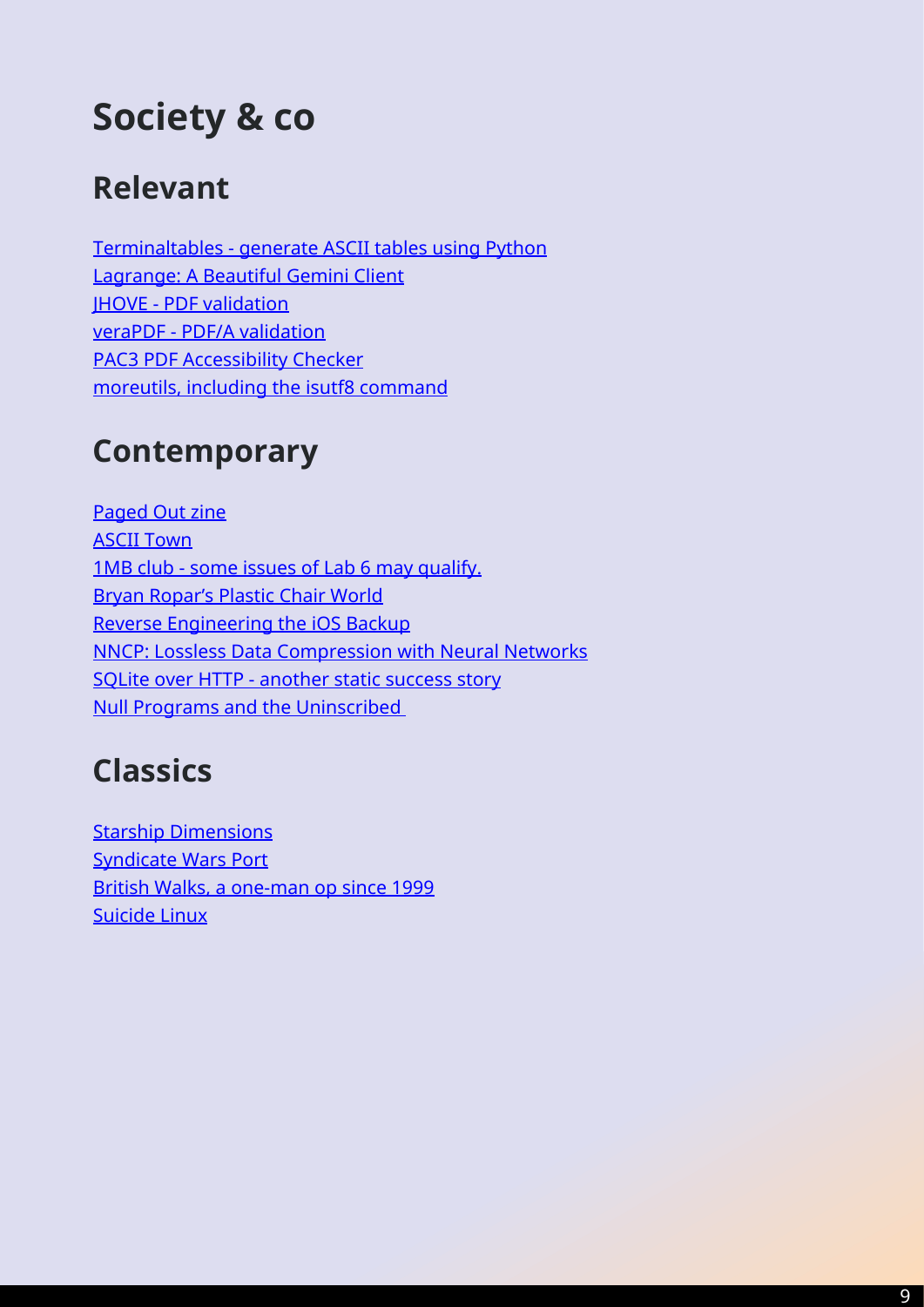### **Comments**

<span id="page-9-0"></span>Send your feedback to comment@input.lab6.com and it may be published in the next issue.

You can also comment on the issue by typing your comment into the URL bar of your browser, immediately after the issue number, like this:

```
https://www.lab6.com/2Your Comment Goes Here
gemini://lab6.com/2or here.
```
(read more on page 7 of the last issue for how this works)

Only one reader has figured out how to use this mechanism so far, leaving this [comment on Issue 1:](https://www.lab6.com/1#page=7)

Windows says coverdisk is corrupted for both issues

Sadly, as of version 10, Windows no longer knows how to mount FAT12-formatted floppy disk images. Linux will do it happily though:

\$ sudo mount coverdisk0.img /mnt

Or you can use GNU mtools to extract files without mounting:

```
$ mdir -i coverdisk0.img 
Volume in drive : has no label
Volume Serial Number is AAB9-CC36
Directory for ::/
PUBLIC KEY 3130 2021-01-02 23:18 
FORENSIC ZIP 21162 2021-01-02 23:18 
2 files 24 292 bytes
1 432 576 bytes free
$ mcopy -i coverdisk0.img ::/FORENSIC.ZIP .
```
GNU mtools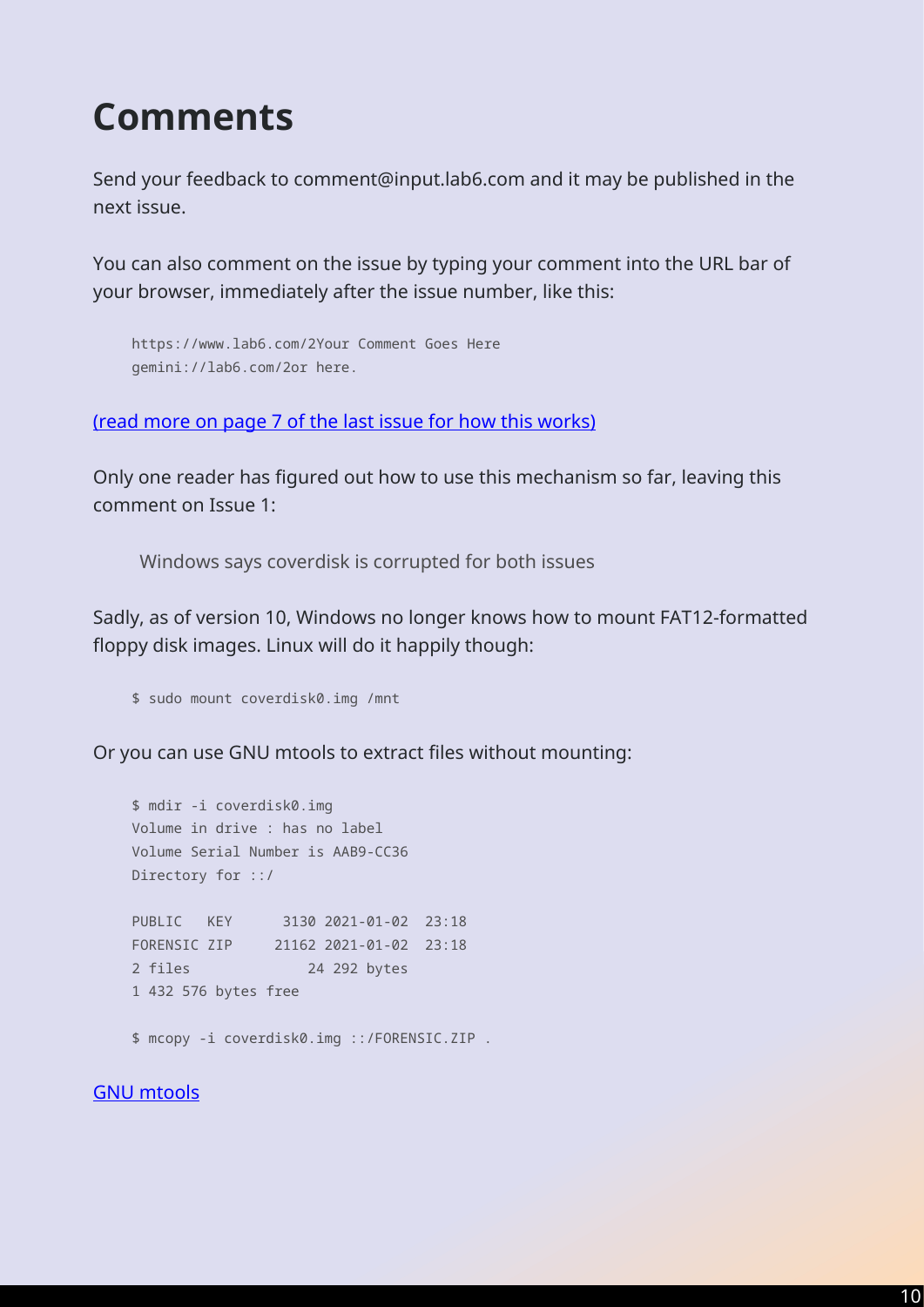## **Back Issues**

#### <span id="page-10-0"></span>**Issue 0**

All hail PDF; FORENSIC.ZIP.

Lab 6 Issue 0 over HTTPS Lab 6 Issue 0 in IPFS [Lab 6 Issue 0 in Geminisp](https://www.lab6.com/0)ace (in PDF format)

[SHA-256: 00c411fe](ipfs://QmTAQJro5RmXXpsPbXPZFSAMQZY8Lpw69EskGaJZXTBrWp)e9419cd861d9850dc56d53b7e6a211e90df9a1ca953e021b0cf31a56

#### **Issue 1**

Making PDFs accessible by polyglotting with MP3; Remarks on replacing HTML with PDF; Fantasy Footbyte, with 256 unique team name puns.

Lab 6 Issue 1 over HTTPS Lab 6 Issue 1 in IPFS [Lab 6 Issue 1 in Geminisp](https://www.lab6.com/1)ace (in PDF/MP3 format)

[SHA-256: 0145df4f](ipfs://QmZHFELyjXrMzmjDdxoMBZaf4sa6hrxJhAuzUpP6DDV1Xy)fcd382db238d1bc87c014013aa9cbc2298fe2a68fef09ca66cc99da6

ø¤º°`°º¤ø,¸,ø¤º°`°º¤ø,¸,ø¤º°`°º¤ø,¸,ø¤º°`°º¤ø,¸,ø¤º°`°º¤ø,¸,ø¤º°`°º¤ø,¸,

This document's hexadecimal SHA-256 hash begins 0x02, identifying the issue number.

When this host goes down and you are forced to search for mirrors, use this handy random 128-bit integer that appears in every issue: 250e3f7d581acff115537ba38e89ad31. All content is licensed under: Creative Commons Attribution-ShareAlike 4.0 International

All issues may contain outrageous falsehoods and embarrassing mistakes, [unretractable due to them being immutable. Corrections m](https://creativecommons.org/licenses/by-sa/4.0/)ay be published in future issues.

Lab 6 is the official sponsor of 6